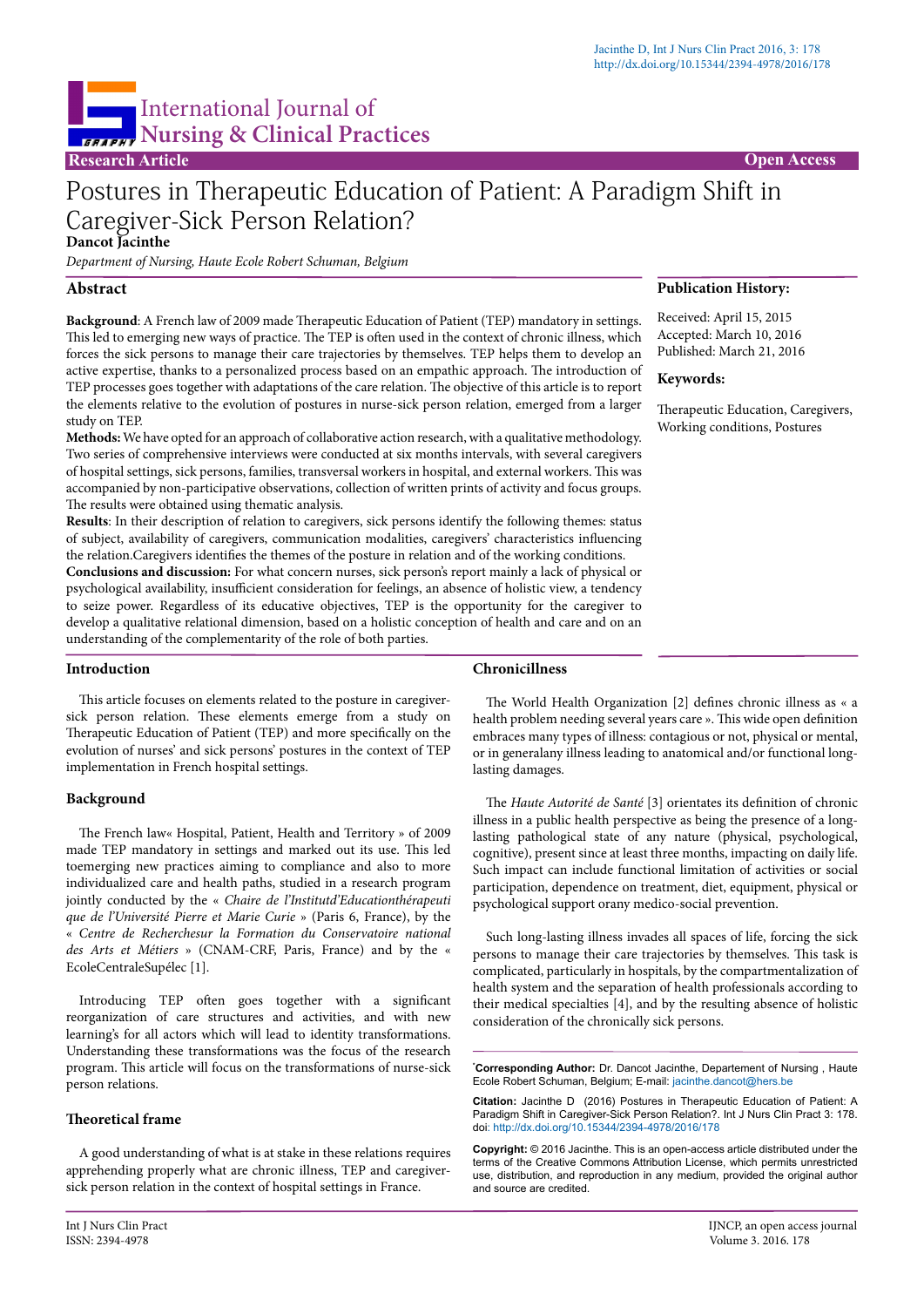**Citation:** Jacinthe D (2016) Postures in Therapeutic Education of Patient: A Paradigm Shift in Caregiver-Sick Person Relation?. Int J Nurs Clin Pract 3: 178. doi: <http://dx.doi.org/10.15344/2394-4978/2016/178>

The chronic illness imposes a long-lasting compliance, and the integration of its treatment and its consequences into daily life. The sick person needs thus time to accept and implement new behaviors: the so-called adhesion time [5-7]. The caregiver feels engaged in a race against time to prevent complications [6, 7]. So are the temporalities divergent.

The relationship to time and the functioning of sick persons are furthermore modified by the consciousness of their own finiteness and the related permanent feeling of uncertainty.

#### **Therapeutic Education of Patient**

In 1996, WHO [8] defined TEP by its objective: train patients to manage themselves and adapt the treatment to their own chronic illness, enabling them to master the daily follow-up. Through enhancing efficient self-management and quality of long-lasting care, TEP contributes to the reduction of care costs for both patients and society.

WHO then underlined the need for interdisciplinary medical coordination and partnership with the patient, eased by his information and possibly his training, and the psychological support he receives. TEP was translated into rather standardized programs allowing the patient to live comfortably with his illness.

TEP since evolved to focus on helping the sick person to develop an active expertise: these approaches favor the integration of education to care and promote a personalized process based on an empathic approach [9,10].

Promoting patient's autonomy is common to all TEP approaches. But what is new is the active role-played by the patient who is formally recognized as having the competences to design the care process jointly with the medical team.

#### **Caregiver-sickperson relation**

The therapeutic relation is recognized as being the basis of nursing care. It is a « deliberate relation, oriented towards a specific goal and aiming at the best interest of the patient and at the best possible evolution of his health [11].

This relation takes place in a particular context, with pre-established codes depending among others on the representations of the actors over their mutual roles in the process. The more these representations will diverge, the more the relation will be difficult to establish because of the differences in mutual expectations [12].

The caregiver-sick person relation is by nature asymmetrical (Sorsanna, 1999, quoted by [12]), particularly in hospitals, where patients must adapt to a micro culture, an organization, ways of communication, and to an environment which appear strange to them and which they do not master. One of the goals of caregivers is to restore symmetry [12] or at least reciprocity [13] in the relation. This may be done by taking a « deliberative » posture [13] in which the patient's autonomy is viewed as a process of moral self-development linked to his medical care. The patient is empowered to endorse, through discussion, the health-related values, their worthiness and their implications.

In order to empower the patient, the caregiver encourages him

to develop the capacity to satisfy his health needs by himself and to mobilize the necessary resources so as to feel in control of his own life [14]. « A person is autonomized when he/she has enough knowledge to decide rationally, sufficient control and internal resources to implement his/her decisions, and the practical experience to assess the effectiveness of these decisions [14].

#### **Aim of the research**

As the sick person's role in therapeutic process evolves simultaneously with the one of other actors of care system, the caregiver-sick person relations and their evolutions will be studied in the context of hospital settings practices.

Our objectives are to understand the impact of TEP introduction on the interactions between caregivers and sick persons, and to explore the evolutions of the mutual perceptions of actors and the way they live these evolving relations.

In this article, we address the evolution of postures of caregiver and sick person.

#### **Methodology**

#### **Action research**

We have opted for an approach of collaborative action research. This approach builds on partnership among all actors to elaborate scientific knowledge at the heart of the action, while constantly adjusting it [15].

This is a qualitative methodology, aiming to understand subjective phenomenons and their links.

#### **Overall view of the study**

The empirical stage includes two series of comprehensive interviews (semi directive), at six to eight months intervals, conducted with several caregivers of hospital settings, sick persons, families, transversal workers in hospital, and external workers. The first series of interviews is enriched with non-participative observations in settings, with collection of written prints of activity and with focus groups.

After the first series of interviews, an analysis is presented to every setting during a steering committee, in order to validate the understanding of the current functioning, to trigger reflection on needed adjustments and to identify the themes which will be treated during the second series of interviews.

This process takes place in three hospitals in Paris and one hospital in Franche-Comté (France). In each hospital, one to three settings are integrated to the study, in addition to transversal or external actors of the TEP process.

The diversity of settings allows exploring various situations regarding TEP: some services have already a well anchored TEP approach, others are initiating this type of process, one still has presently no TEP project.

The interviews inside the settings allow a good understanding of subjective real-life experiences. The interviews of transversal or external actors give an overall understanding of the design flow of the patient support process.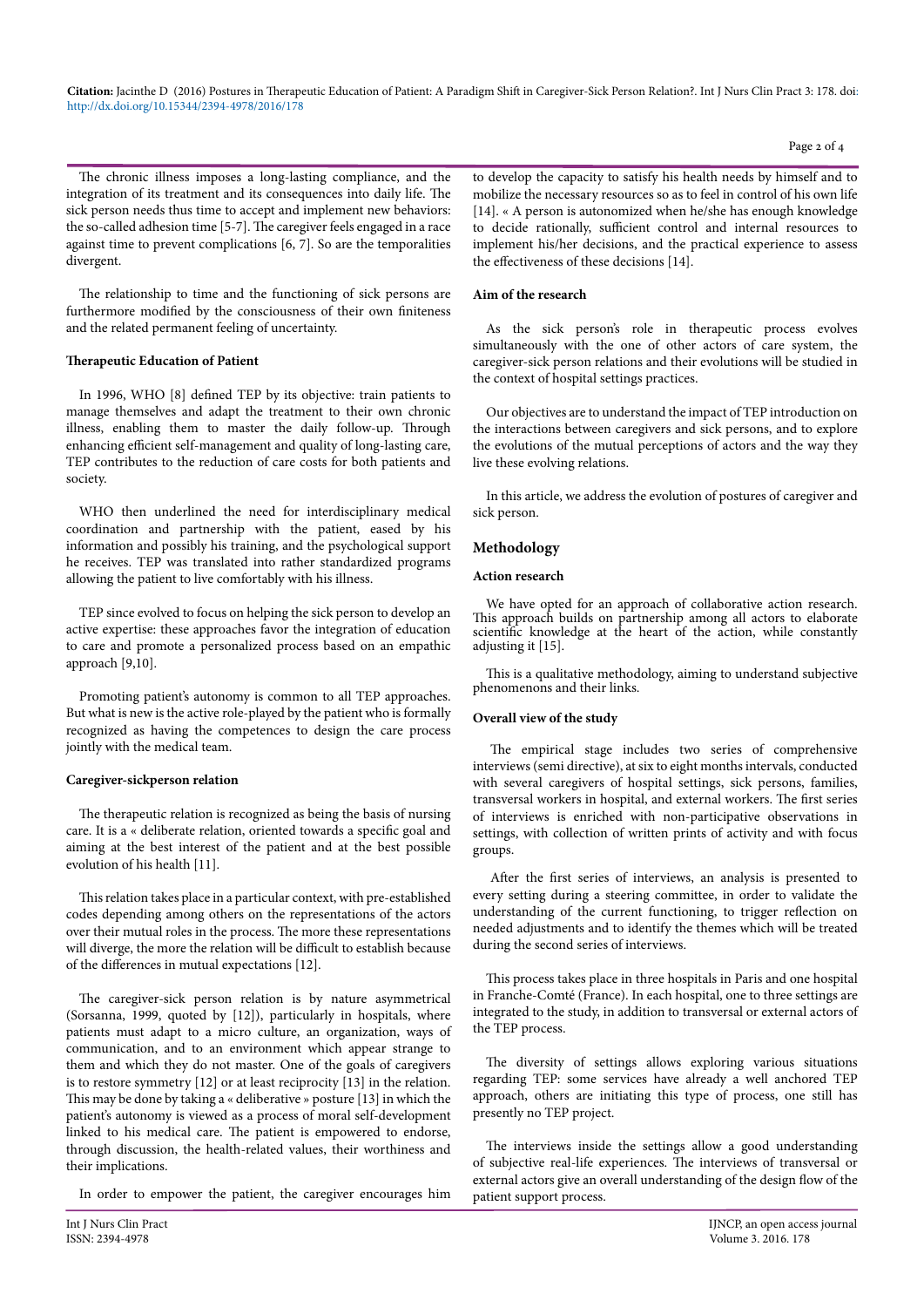**Citation:** Jacinthe D (2016) Postures in Therapeutic Education of Patient: A Paradigm Shift in Caregiver-Sick Person Relation?. Int J Nurs Clin Pract 3: 178. doi: <http://dx.doi.org/10.15344/2394-4978/2016/178>

Page 3 of 4

The sample size is function of its capacity to saturate the information. It represents 8 to 12 caregivers and 8 to 12 patients for each setting.

The interviews and focus groups data are treated by content or thematic analysis, following the three steps of categorization, description and theoretical explanation.

The theme of evolution of postures in the relation is especially explored in the interviews with nurses and patients.

If so wished, each hospital can have the study previously approved by an ethic committee. The presence of a sick expert in the research team contributes to ensure the respect of sick persons sensitivity during the interviews, and helps to focus the analysis on what is the most important for them, avoiding an excessive intellectualization disconnected from their real-life experience and feeling.

#### **Result and Discussion**

# **Relation as viewed by sick persons in the first series of interviews**

Relation is influenced by the change of status lived by the patient during hospitalization: « *When you enter the hospital, you are not the same person any more, you give up part of yourself to people whom you don't know* ».

In their description of relation to caregivers, sick persons identify the following themes: loss of status of subject (the sick person becomes a care object), insufficient availability of caregivers, diversity of communication modalities, caregivers' characteristics influencing the relation.

About the feeling of becoming a care object, patients indicate that the professionals establish a relation only when they find it interesting for their own tasks and that they limit the content of the interaction to these tasks. Once they have obtained what they need, the interaction stops. The nurse-patient relation is based on technical care in which the patient's body becomes an extension of medical material.

In the most extreme cases, patients do not know the identity of their caregiver's nor their professional qualification.

In the eyes of patients, caregiver's sometimes lack availability, be it time or psychological receptivity.

Communication is based on explanations, advices, control. There are only few questions about subjective real-life experience.

In terms of explanations, patients expect spontaneous and kindly delivered information. Some of them declare themselves satisfied, even though, according to our observations, they did not receive any real answer. Others complain about the necessity to question, sometimes repeatedly.

For some patients, not only do they have the right to be informed, but also to give their agreement: « *The patient stays the master* ». This covers decisions on diagnosis and treatment but also on daily care: meals, schedule of care, use of a blanket in case of fever, etc.

Sometimes, patients note an inadequacy in the relation, particularly the taking into account of their feelings, especially by doctors. «*Repeatedly, I state that they have studied cardiology but no psychology.* [...] They are not equipped for... they evacuated all this for the benefit *of the technicality*». The quoted patient thinks that nurses are more sensitive to his feelings: « *More importantly, they hear what is not said*».

Other patients identify a caregivers' seizure of power in the relation, through subtle attitudes like: using a childish or too scientific vocabulary, nurses coming in force to face an annoying patient, doctors asserting their qualification to make their decisions indisputable.

Other factors enhance the establishment of the relation, among which spatial proximity, time, psychological receptiveness, lack of fear.

In short, patients feel at ease in the relation with caregivers not as much for their professional qualification than for their capacity to listen, their availability and receptiveness.

The patient's entourage has also an important role in helping the sick person to understand medical information and to take health-related decisions. A close relative can give advice or even take decisions. Family's words can weigh more than those of caregivers. Families are also more involved in psychological support.

In conclusion, from the sick person's point of view, the quality of caregiver-sick person relation is experienced as extremely important, is it for obtaining information's, feeling supported or simply feeling considered as a human and implicated person. Expectations differ depending on the caregiver's nature: information's are mainly expected from doctors, listening and support from nurses. The most influencing factor seems to be the professional's posture in the interaction.

Often, the relation is judged insufficient. Reasons can be lack of time, lack of psychological receptiveness, lack of communication skills. Furthermore, a caregiver showing few or no wish to implicate the sick person -notwithstanding to collect his agreement - instills a patient's feeling of reification.

Communication gaps can be, at least partially, counterbalanced by the support of close relatives.

#### **Relation as viewed by caregivers**

Practicing TEP can lead the caregiver to re-examine his/her position in the care relation. Instead of limiting the interaction to the current act, TEP requires successive interactions, the continuity of which allows the development of the relation [12]. To take into account the knowledge, capacities, values, wishes and needs of the patient, allows to break the natural asymmetry of caregiver-sick person relation, and to restore a level of mutuality [12,13]. The objective is not simply the realization of a care act, as a finished product supplied by the caregiver, but is also the amplification, as far as possible, of the patient's power on his own life and, in particular, on his health trajectory : in short, to "autonomize" him [14]. A long time is required to build this care relation, which is the basis of the development of the TEP process.

A repetitive and fragmented care organization is deeply incompatible with the nurses' holistic conception of care. The difficulty they have to devote time as they would like to the care of patients, leaves them strongly frustrated and increases their stress. They claim that they are not able to think about quality of care, and that they have to limit their ambition to simply achieve strictly essential acts: «*Quality, forget about it, we are already happy if we are able to ensure a minimal level of safety* ».